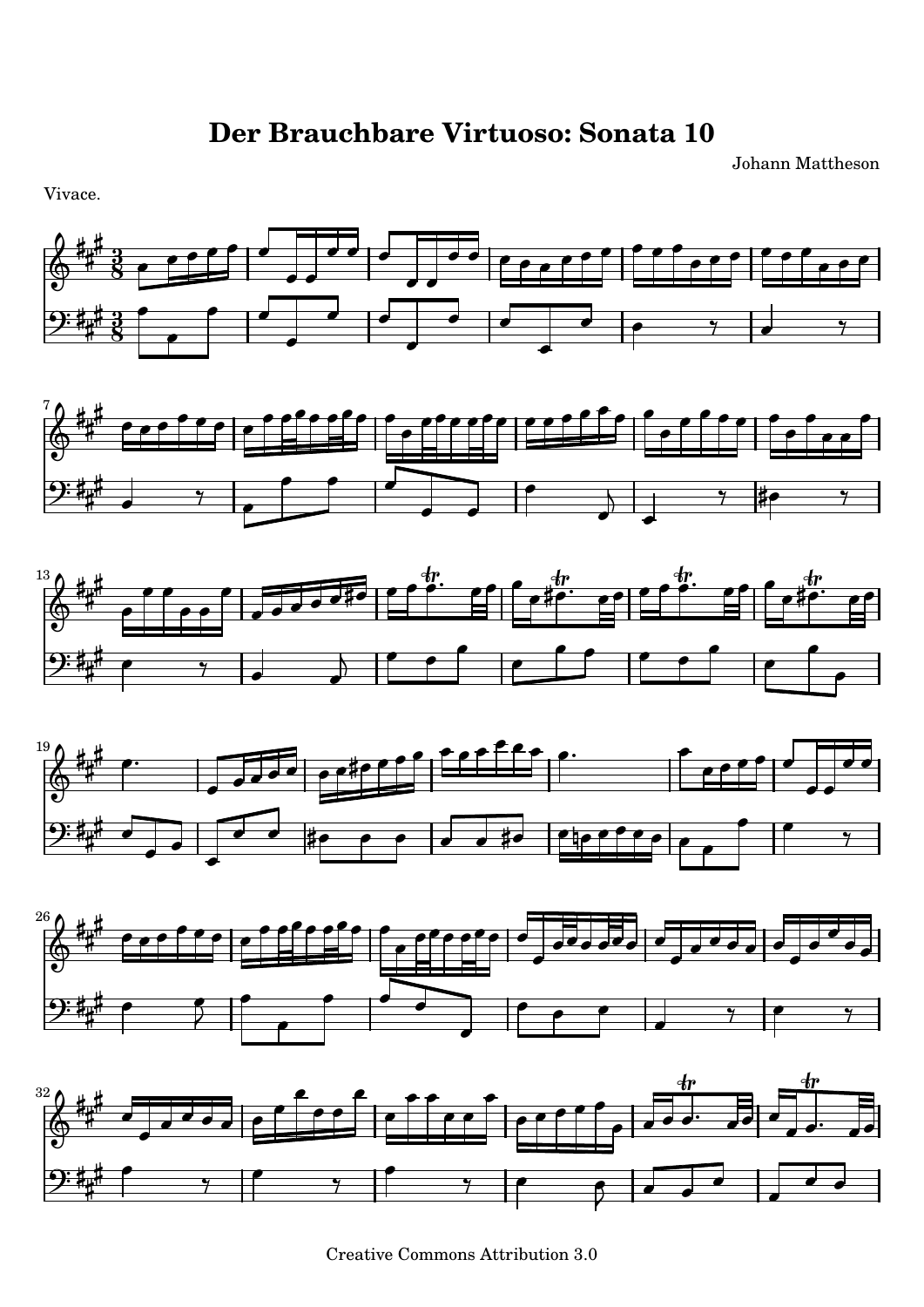



Adagio.







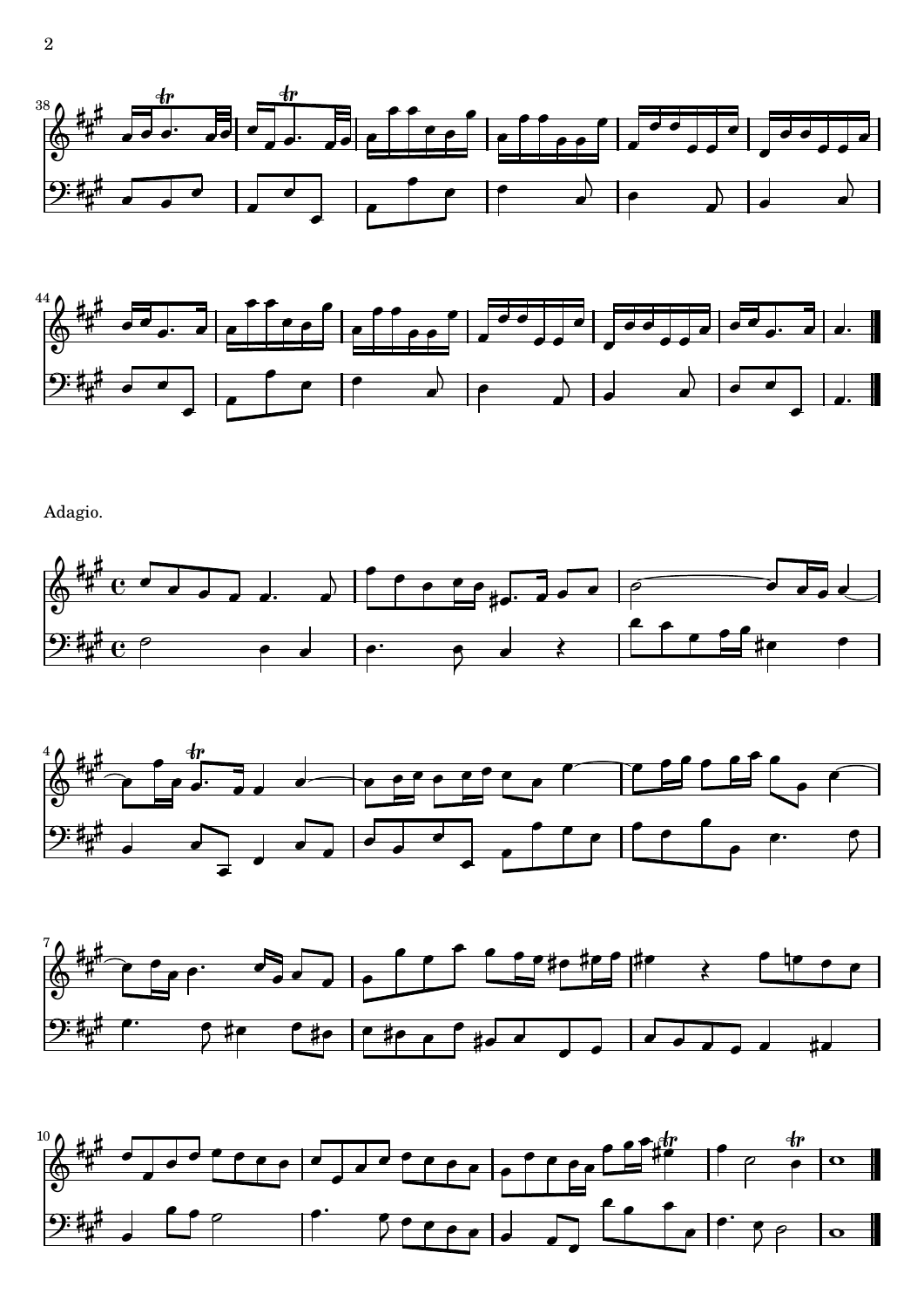Allemande.











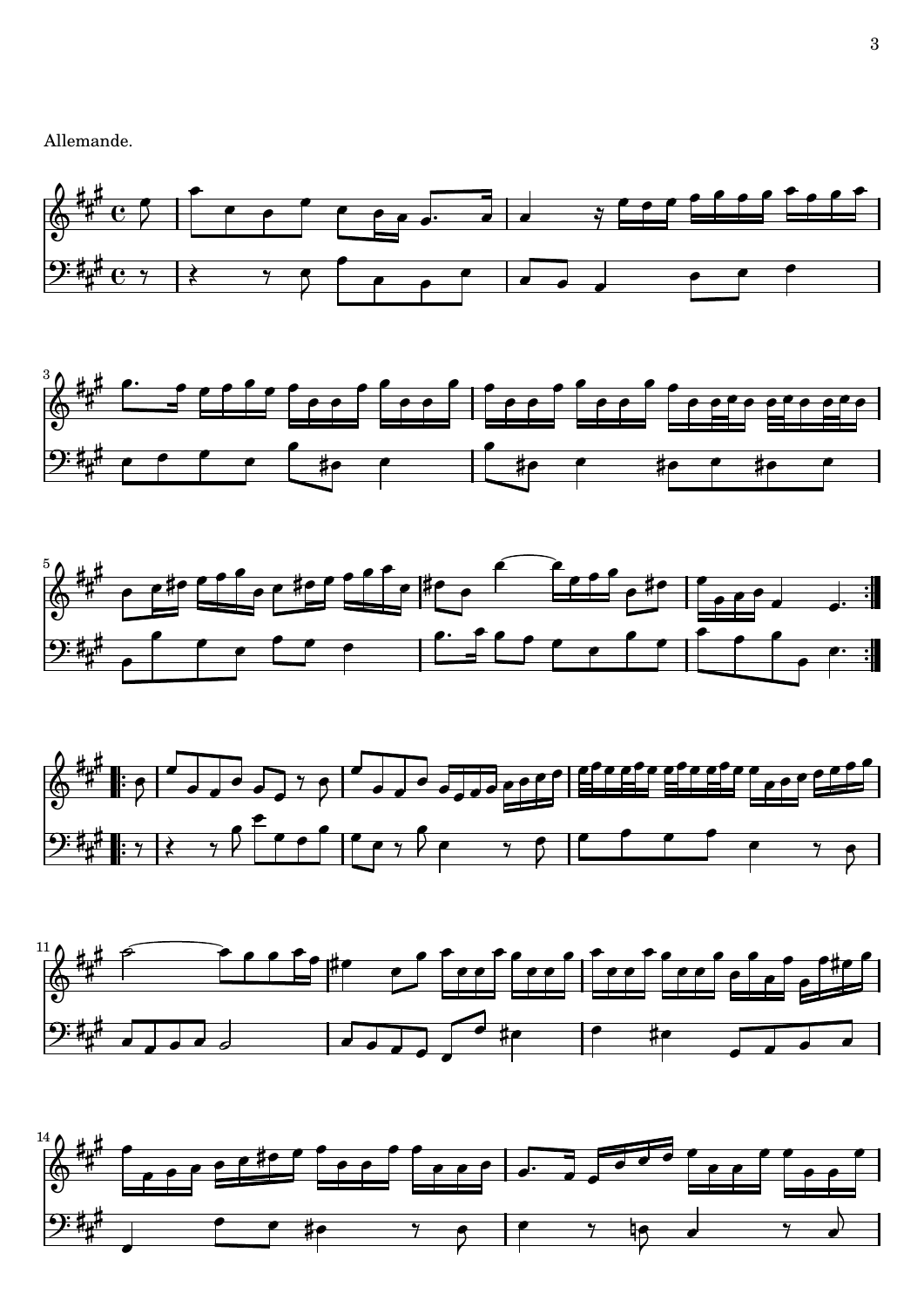



Corrente.







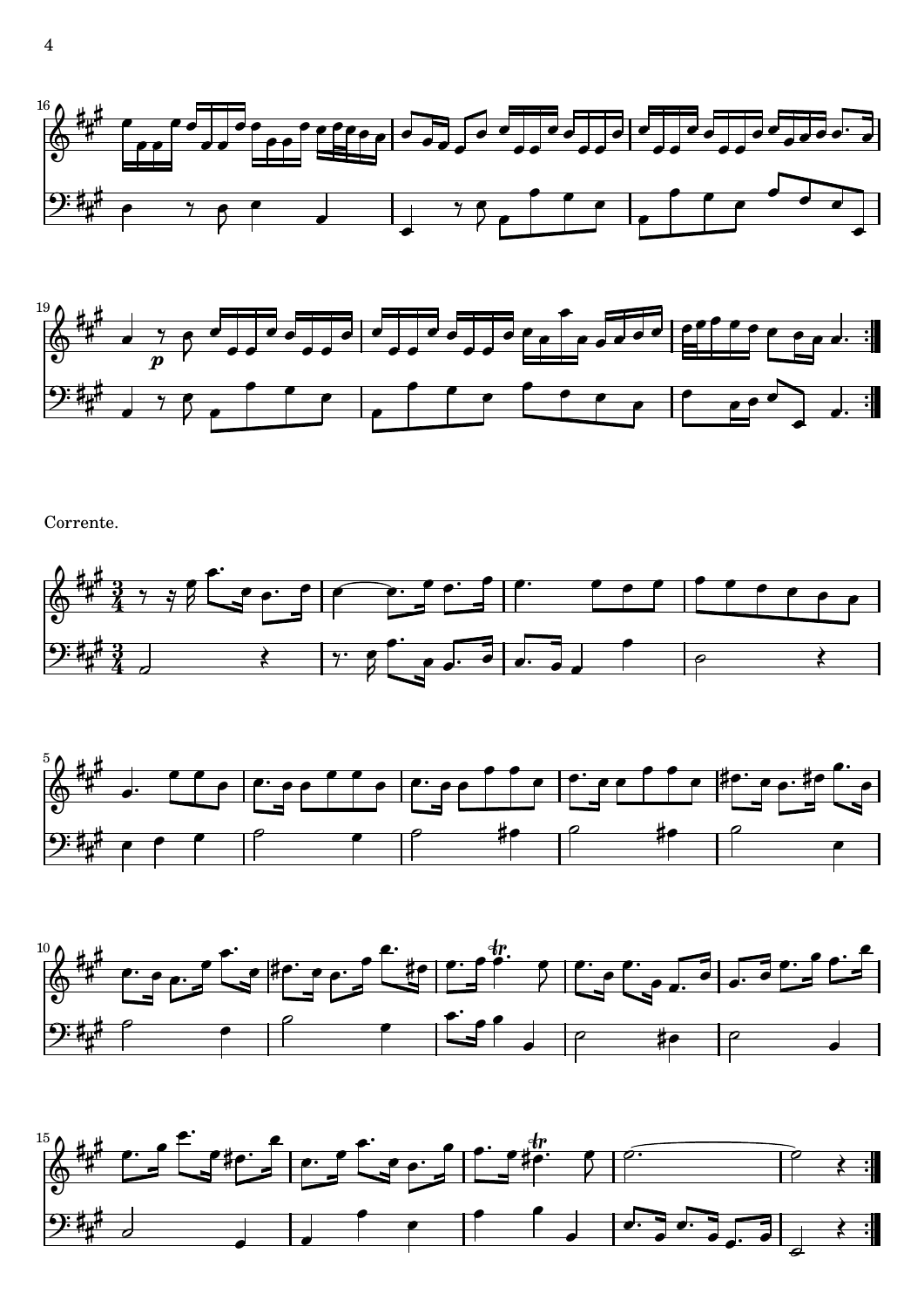